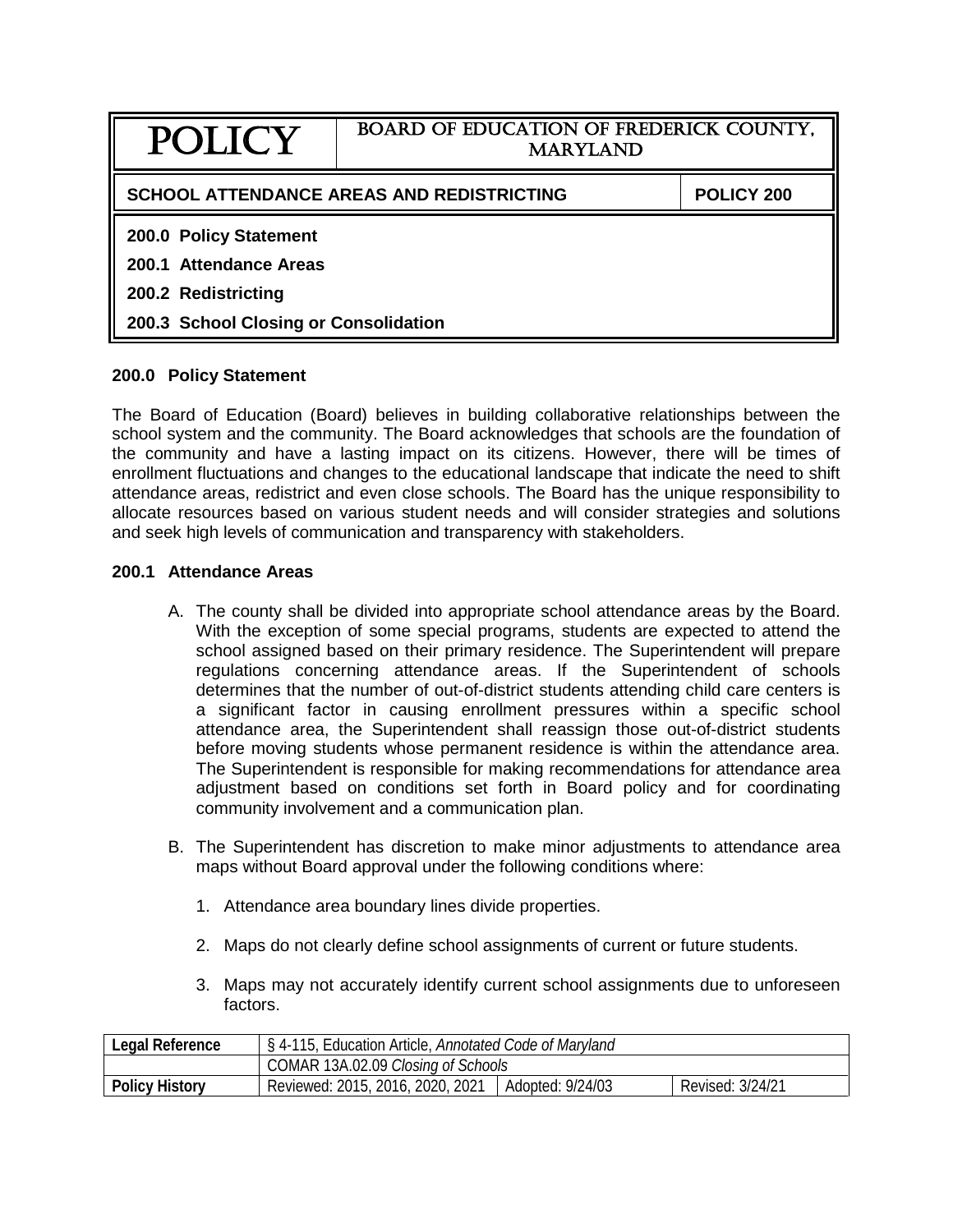- C. The Chief Operating Officer will be responsible for updating attendance area maps annually to reflect any changes in boundary maps.
- D. The Board reserves the right to modify proposals, alternatives or recommendations presented by the Superintendent, Frederick County community members or during Board votes.

## **200.2 Redistricting**

Purpose: To establish conditions under which school attendance boundary adjustments will be developed as well as the procedural and community engagement guidelines the Board will use in decisions that impact attendance areas.

- A. The Board may consider school attendance area adjustments under one or more of the following conditions:
	- 1. A new school, addition or renovation that adds capacity.
	- 2. Closure or significant damage of an existing school facility.
	- 3. Changes to student enrollment numbers or projections that are significantly and consistently outside of state rated capacity.
	- 4. Program changes that impact a school's state rated capacity.
	- 5. Any situation that would compel an attendance boundary adjustment to promote student safety and well-being or enhance efficiencies.
- B. The annual presentation of the Educational Facilities Master Plan (EFMP) to the Board shall include a state rated capacity review that will guide Board decisions in regard to optimal usage of school system facilities. This will also include a status report of the Adequate Public Facilities Ordinance (APFO) and approved residential developments.
- C. The Board shall consider the following factors in developing school attendance area boundaries:
	- 1. Educational welfare of students.
	- 2. Frequency of redistricting, with every attempt being made to limit individual student redistricting to not more than once every five years.
	- 3. Proximity to schools, in order to maximize walkers and minimize distance or time of bus runs.
	- 4. Student demographics.
	- 5. Student academic performance.
	- 6. Operating and capital costs.
	- 7. Established feeder patterns.
	- 8. Impact on neighborhoods and communities.
	- 9. Impact on specialized school programs or a change to school capacity.
	- 10. Instructional and operational capacity of involved schools.
	- 11. Any other factor that is unique or pertinent to the proposed redistricting.

It is important to note that the above criteria are not in priority order. While the Board will take all factors into consideration, it may not be possible to incorporate each factor into all adjustments.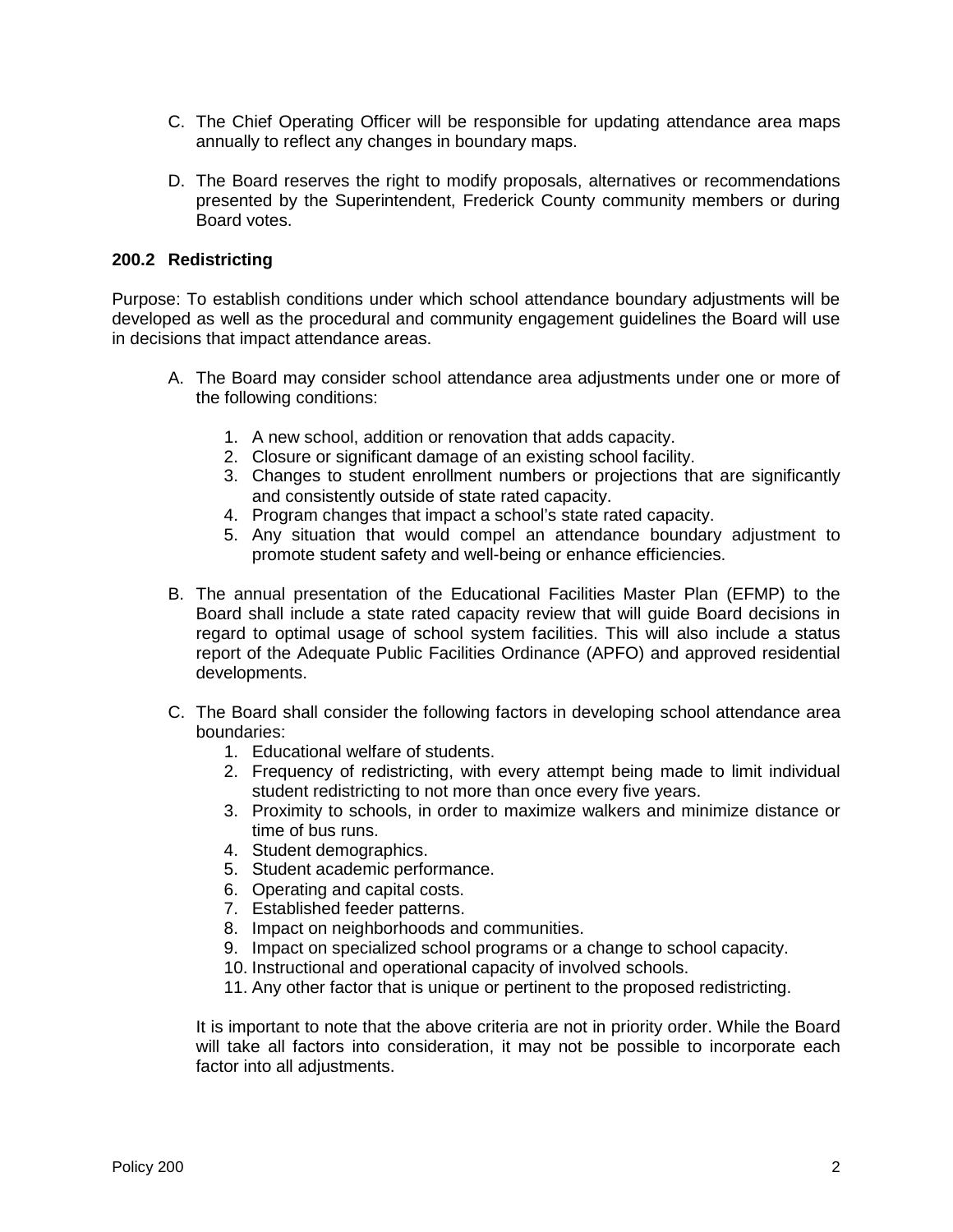- D. Redistricting Study Process
	- 1. The Superintendent will provide a scope of work, including defined study area, process and schedule, as well as a community engagement plan for a proposed redistricting study to the Board for review, discussion and approval prior to the commencement of the study.
	- 2. The community engagement plan shall include a variety of engagement strategies emphasizing maximum community involvement and transparency.
	- 3. Following initial data collection, school system staff will engage the school communities involved in the redistricting to present the scope of work, schedule and community engagement plan. Collected data will also be presented to the school communities for review and discussion. Input will be gathered regarding questions and concerns about the proposed redistricting.
	- 4. School system staff will develop a variety of school attendance boundary options utilizing information gathered earlier and factors outlined in Board Policy 200.2(C) above. These options will be presented to the school communities, in accordance with the community engagement plan, for review and comment. The proposed options will be revised and presented to the school communities to prepare an appropriate recommendation for the Superintendent's consideration.
	- 5. The Superintendent will forward redistricting recommendation(s) to the Board, including all pertinent data, information, considered options and details of community engagement.
	- 6. The Board will hold a minimum of one work session and a minimum of one public hearing regarding the proposed school attendance area boundary adjustment(s). The Board acknowledges that public input is a priority.
	- 7. The Board may direct the Superintendent to provide additional information or develop alternative attendance boundary options for the Board's consideration.
	- 8. The Board will have a final public hearing and take final action at a public meeting.
	- 9. Consideration will be given to granting "grandfathering" status to students entering  $5<sup>th</sup>$ ,  $8<sup>th</sup>$  and  $12<sup>th</sup>$  grades if space is available.

## **200.3 School Closing or Consolidation**

Purpose: To establish procedural and community engagement guidelines for reorganizing facilities and closing schools in accordance with Maryland law.<sup>[1](#page-2-0)</sup>

<span id="page-2-0"></span> $\overline{a}$ <sup>1</sup> COMAR 13A.02.09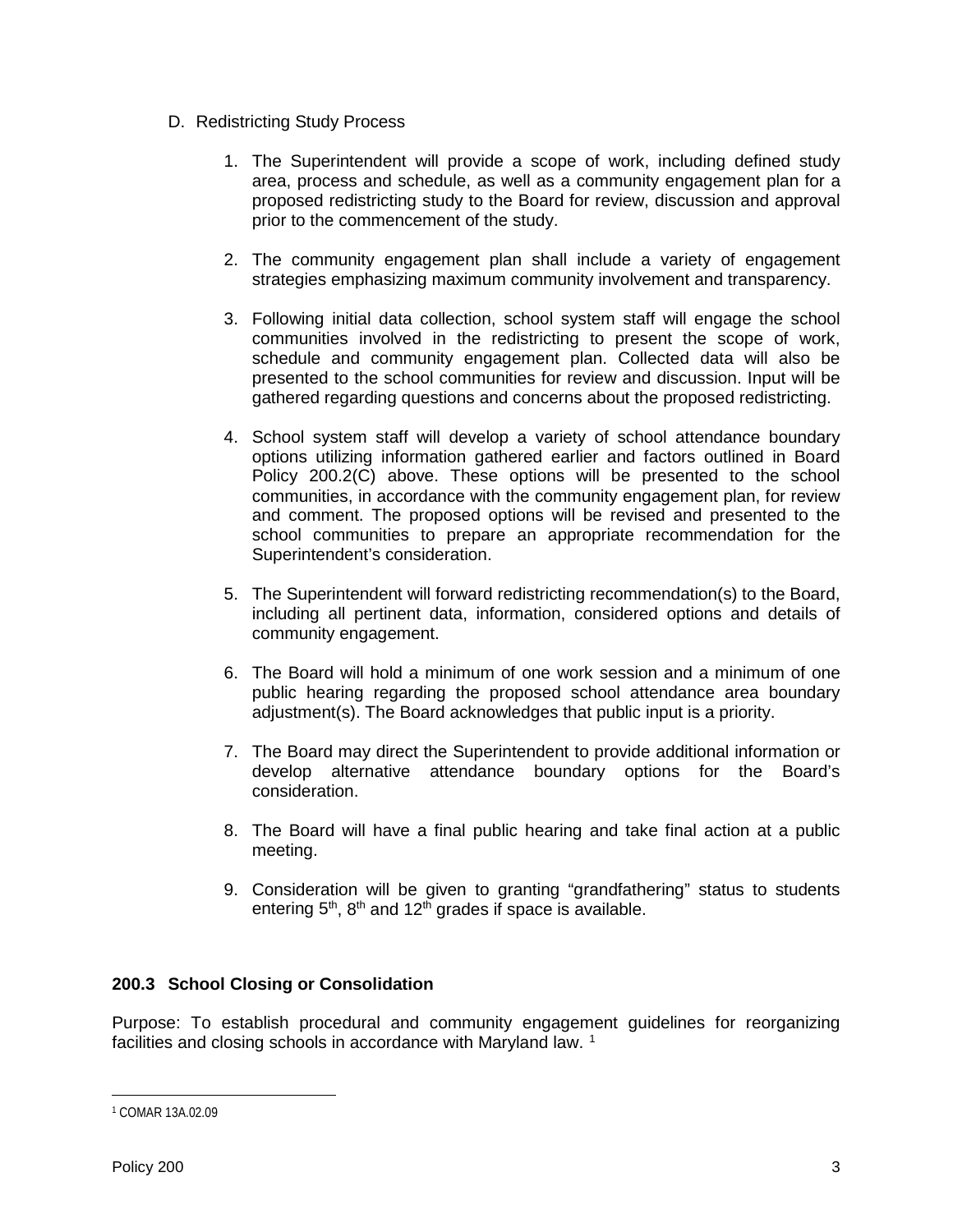By November 1 of each year, the Board will receive a list of multiple measures for schools for review such as: (1) enrollment, (2) actual square feet per student, (3) facility cost per student, (4) students per staff, and (5) percentage above or below Every Student Succeeds Act (ESSA) average per level. If the Board wants to consider closing or consolidating a school, the Board shall direct the Superintendent to examine the feasibility of such action. The Superintendent shall prepare such reports as necessary to describe proposed closing or consolidation to and allow adequate public review and comment.

- A. At a minimum, the following shall be considered when evaluating criteria for closing a school:
	- 1. Student enrollment trends in relation to state rated capacity;
	- 2. Age and/or condition of school buildings;
	- 3. Transportation;
	- 4. Educational programs;
	- 5. Racial composition and levels of poverty of student body;
	- 6. Financial considerations;
	- 7. Student relocation;
	- 8. Impact on community in geographic attendance area for both the proposed closing school and schools impacted by relocating students; and
	- 9. Any other factors the Board deems relevant to rendering its decision.

Prior to acting on a decision to close a school, the Board may, in its discretion, appoint a committee to assist with evaluating the above criteria and making a recommendation to the Board.

- B. Procedures for Community Engagement
	- 1. Public Hearing

a. A public hearing  $2$  shall take place before any final decision by the Board to close a school.

b. Time limits on the submission of oral and written testimony and data shall be clearly defined in the notification of the public meeting.

2. Adequate Public Notification

a. In addition to regular electronic and written communication used by FCPS, written notification of all schools being considered for closure shall be advertised in at least two newspapers having general circulation in the geographic attendance areas for the school(s) impacted by closing or relocation of students.

b. The newspaper notification shall include the procedures to be used by the Board in making a final decision.

c. The newspaper notification will be placed at least two weeks prior to any public hearing held by the school system on the proposed closing.

 $\overline{a}$ 

<span id="page-3-0"></span><sup>2</sup> For purposes of this policy, public forum is defined as: "A forum provided to concerned citizens to submit their views, testimony, data and/or concerns to the Board by either commenting publicly or submitting statements in writing."